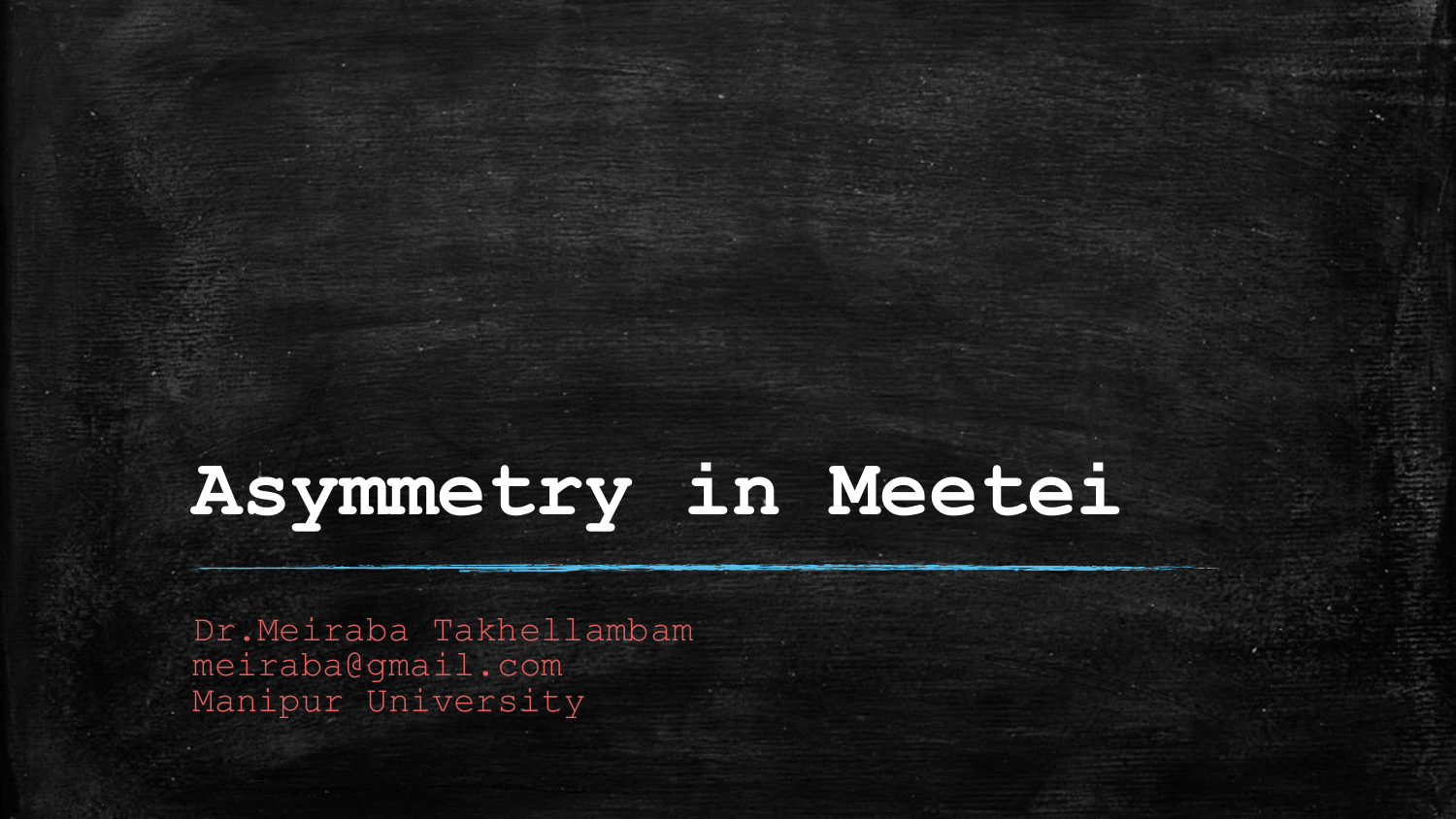# **Overview**

- **Theoretical Background**
- **Plosive Voicing in Meetei**
- **Application of the Rule**
- **Non application of the Rule**
- **Why?**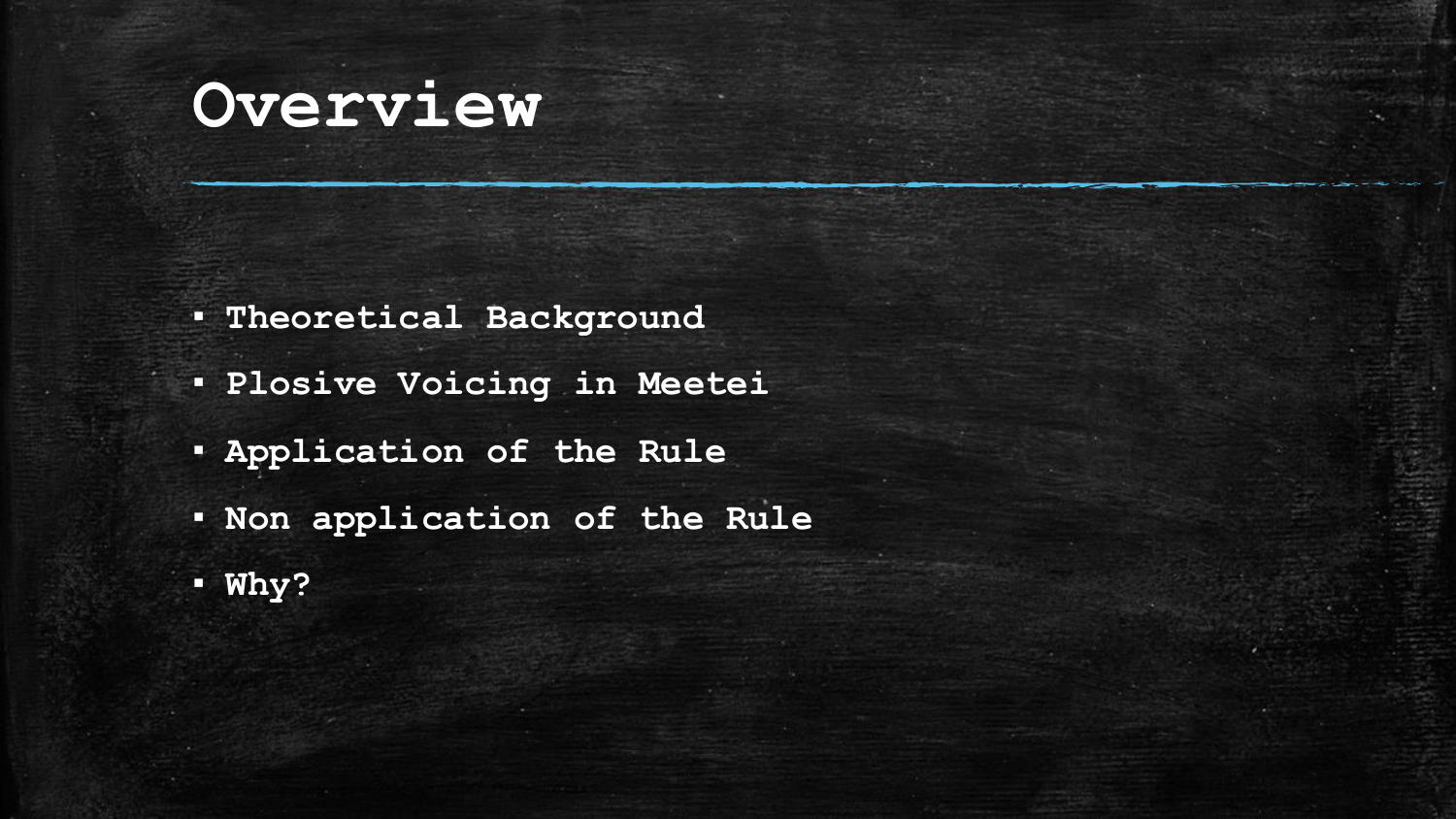#### Theoretical Background

▪ **Lexical phonology** (Kiparsky, Mohanan 1982):

- Is a theory about the organisation of grammar.
- Its basic claim is that morphological rules and word level phonological rules are interspersed. A rule of word phonology (i.e. a lexical phonological rule, which exclusively applies within words) may apply as soon as the required environment for its application has been created by some morphological rule. -Booij & Rubach (1984)
- **Metrical Phonology** (Liberman 1975):
- Study of the relative prominence of the rhythmic units of spoken language.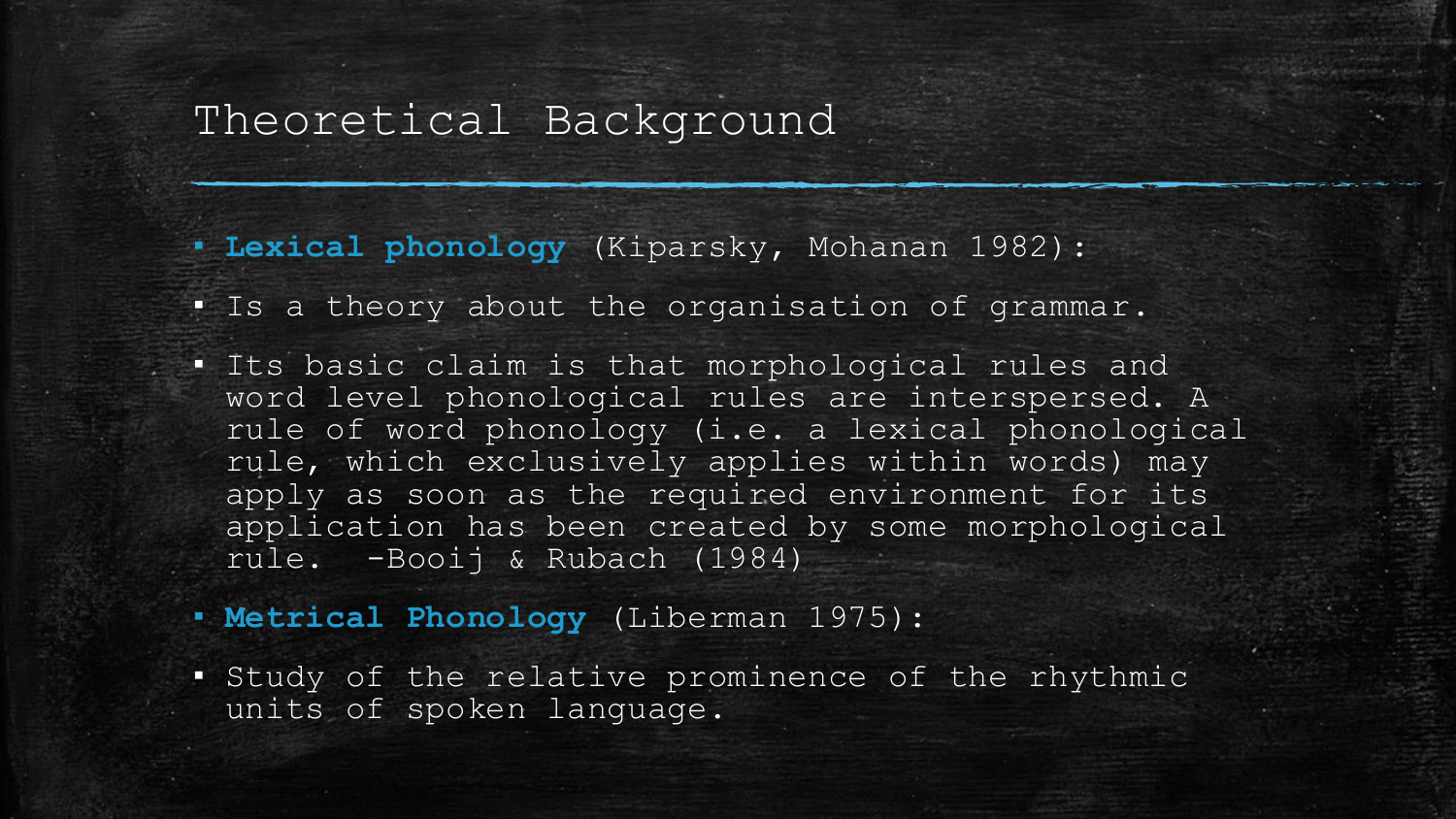▪ **Prosodic phonology** (Selkirk 1980, 1986; Nespor & Vogel 1982, 1986;Kaisse 1985; Inkelas & Zec 1990):

A theory of phonological domains where the phonological units defined on the basis of the mapping rules incorporating information from the various components of the grammar are grouped into hierarchical structures or trees in accordance with the principles governing the representation.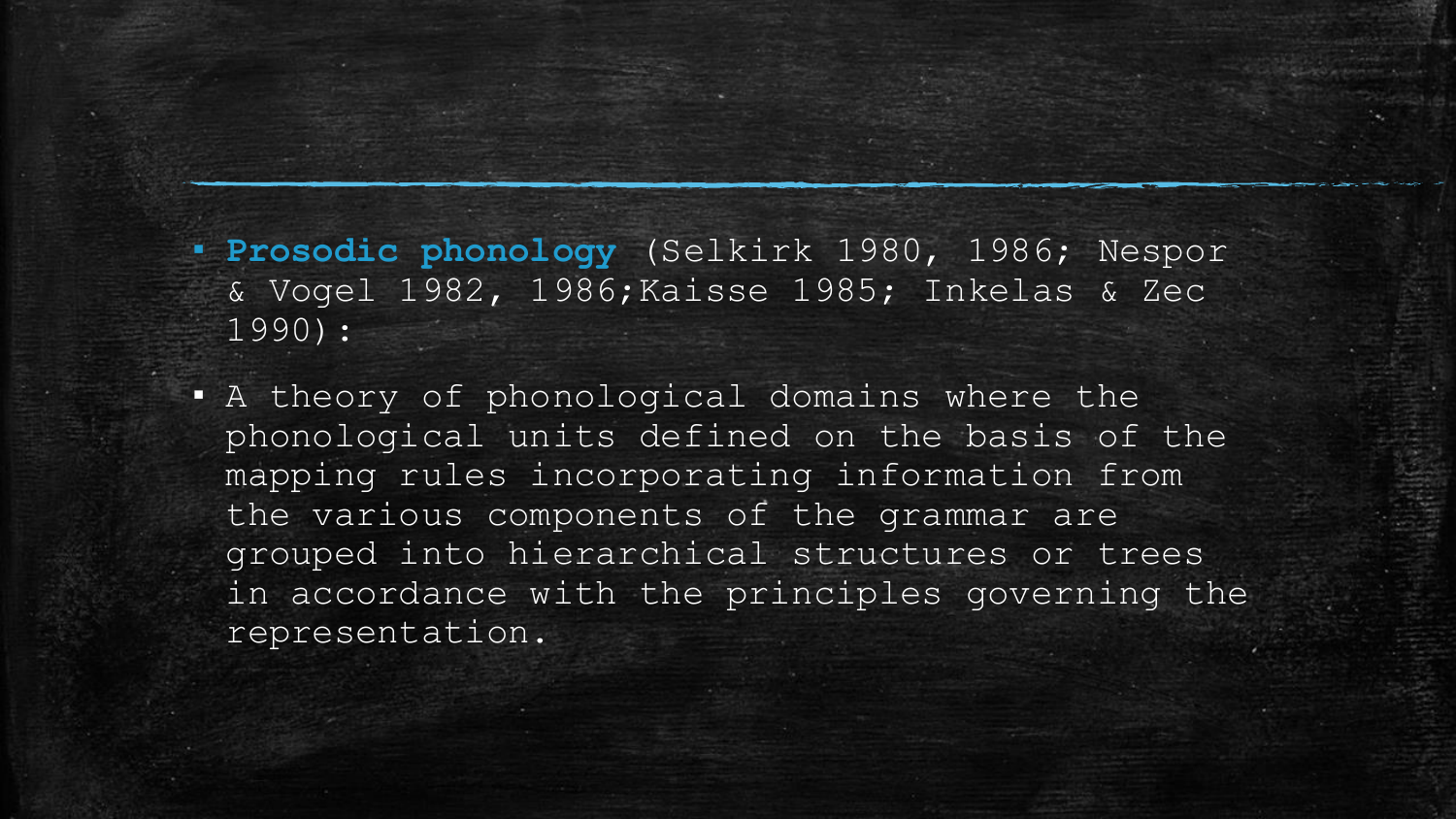#### ▪ **Phonological Word (ω):**

- The lowest constituent of the prosodic hierarchy constructed on the basis of mapping rules that make substantial use of non phonological notions
- **.** Represents the interaction between the phonological and morphological components of the grammar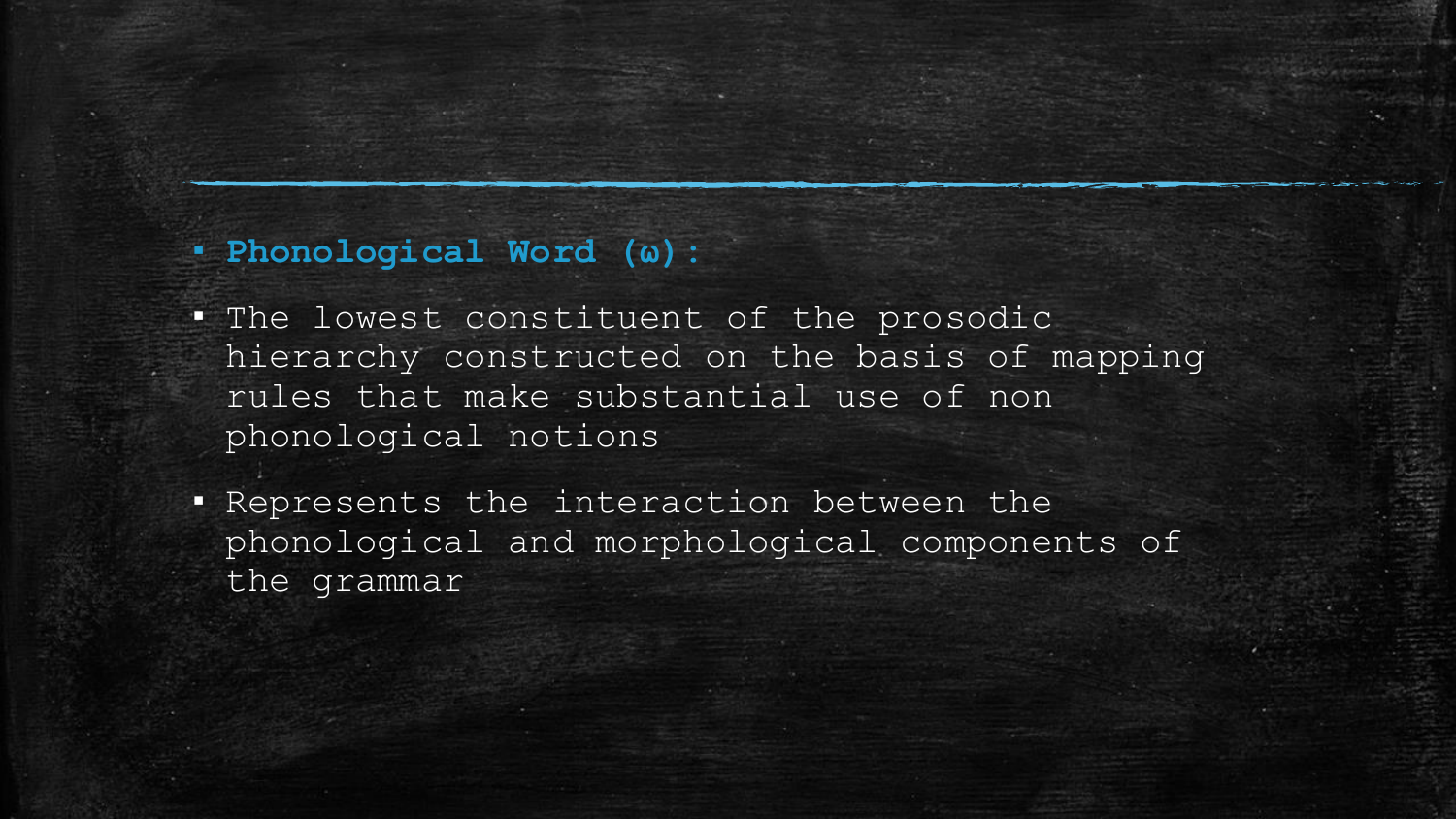#### **Language Background**

▪ The type of morphological words in Meetei can be divided into two types in terms of metrical representation:

▪ Root]ω

▪ Root + suffix] ω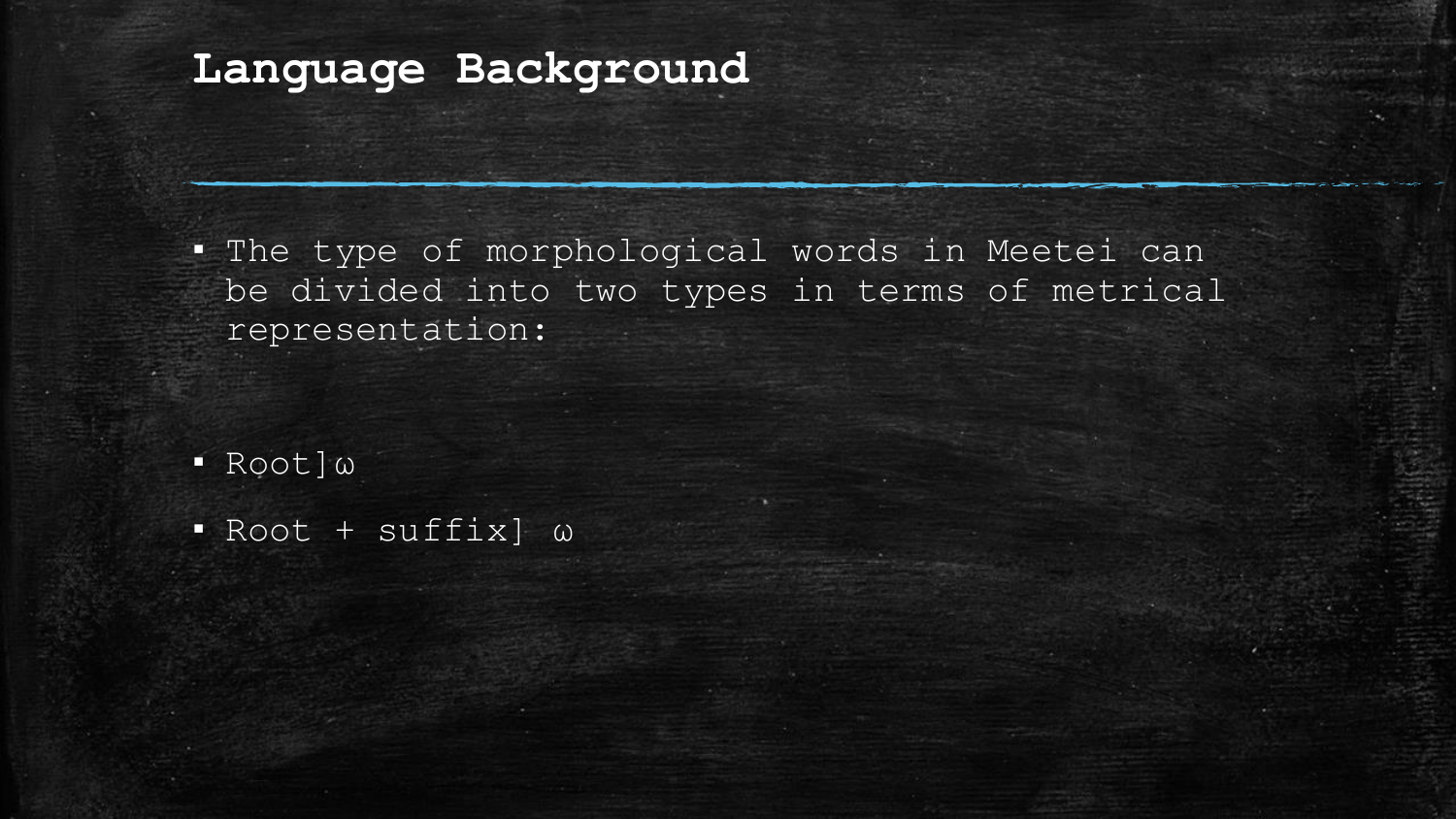- The metrical theory analysis of Meiteilol stress in derived words emerges as:
- Dominance ː **left dominant**.
- Quantity sensitivity: **quantity insensitive (QI)**.
- Boundedness ː **unbounded, degenerate feet is allowed freely**.
- Directionionalityː **(L →R)**.
- Extrametricality ː **no**.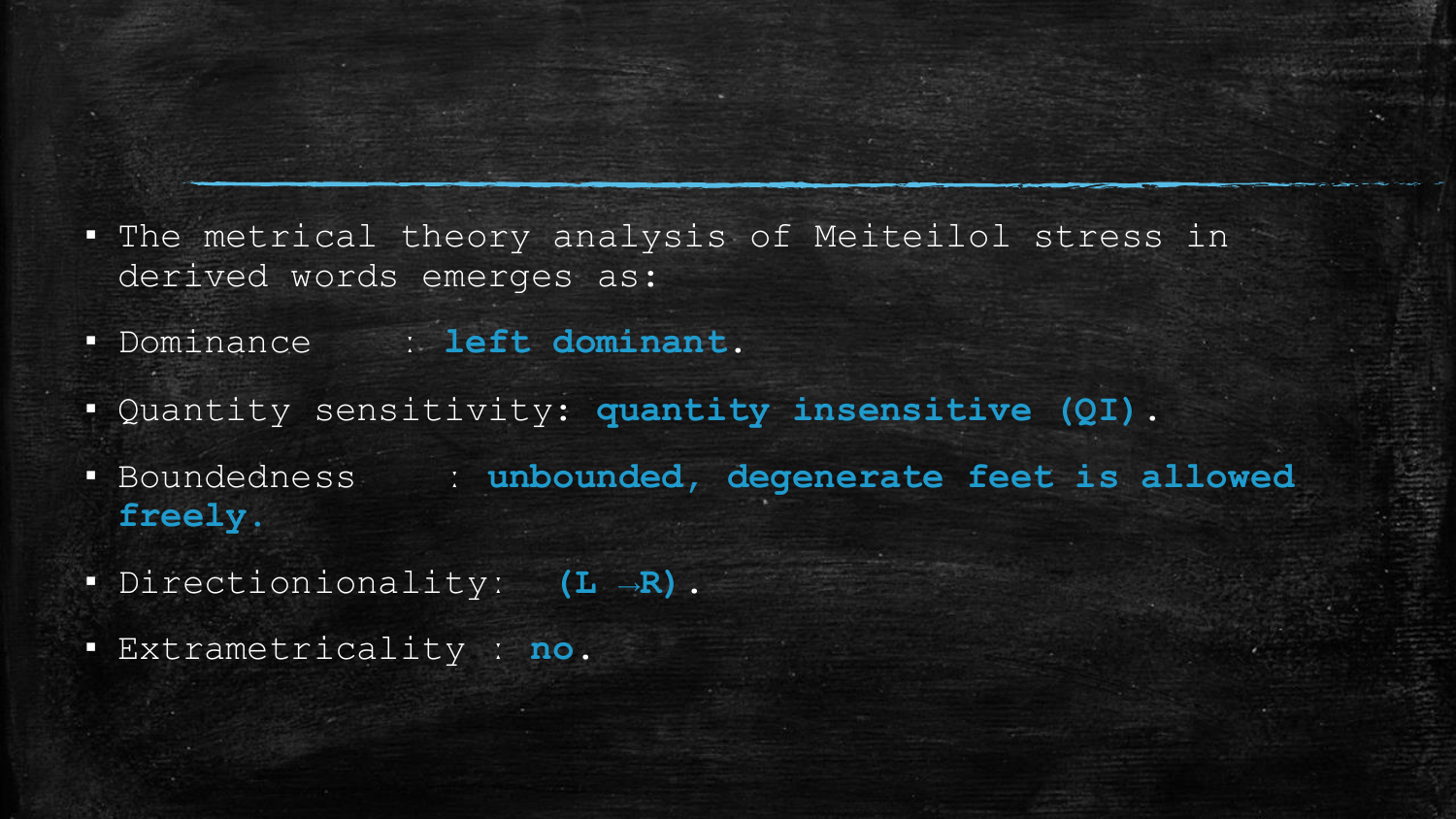#### Plosive Voicing in Meetei Suffixation

- **tʃa + pa → 'tʃa.bə `eat.INF'**
- **jum + tə → 'jum.də `house.LOC'**
- **tan + te → 'tan.de `chase. NEG'**
- **tʰoŋ + ki → 'tʰoŋ.ɡi `door.GEN'**
- **tʰa + kə + ni → 'tʰa.ɡə.ni `plant.POS. COP'**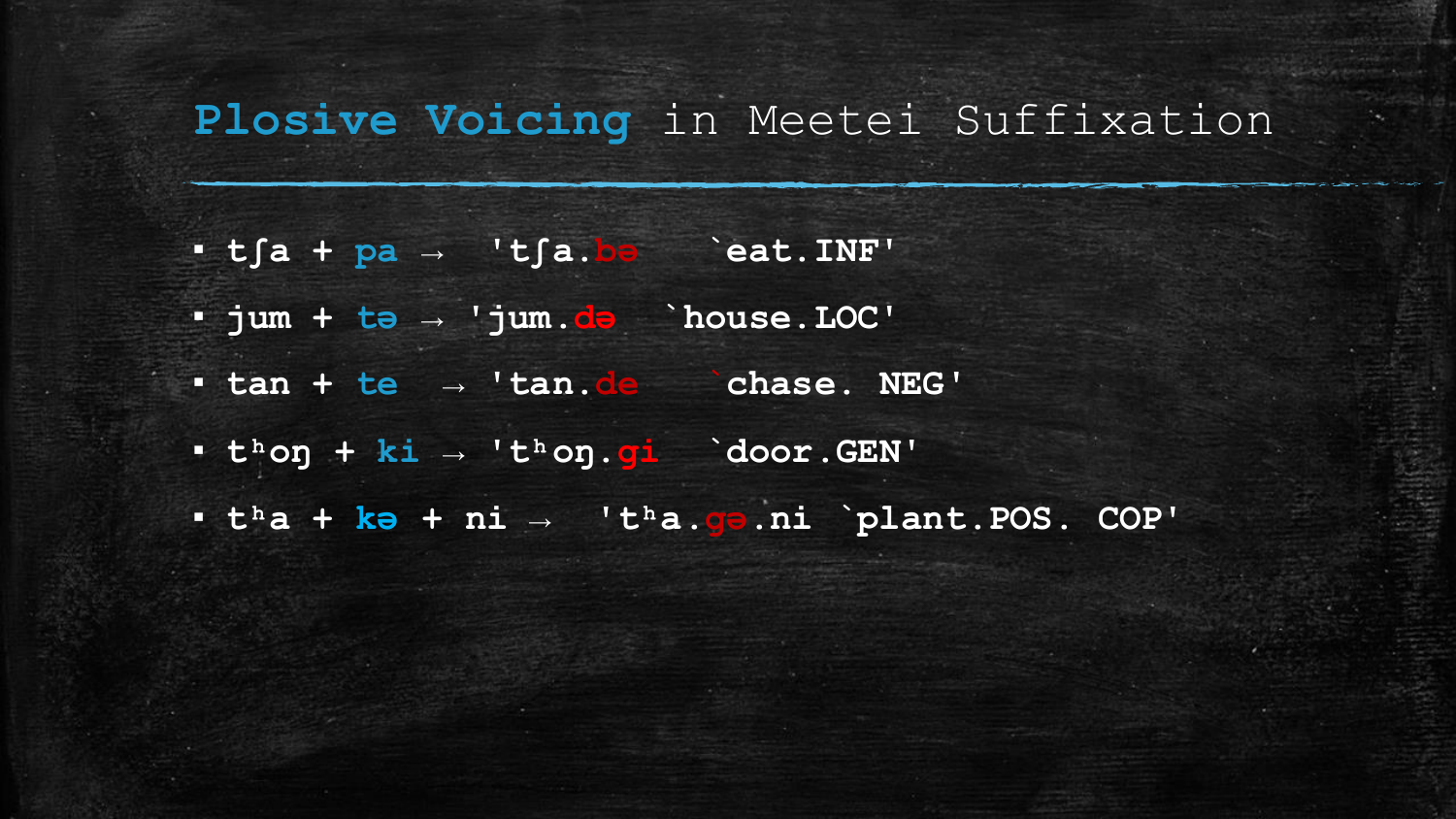#### **Plosive Voicing Rule**

## ▪ **[-son,-voice,+Plosive] →[+voice] /[+son] \_[+son]**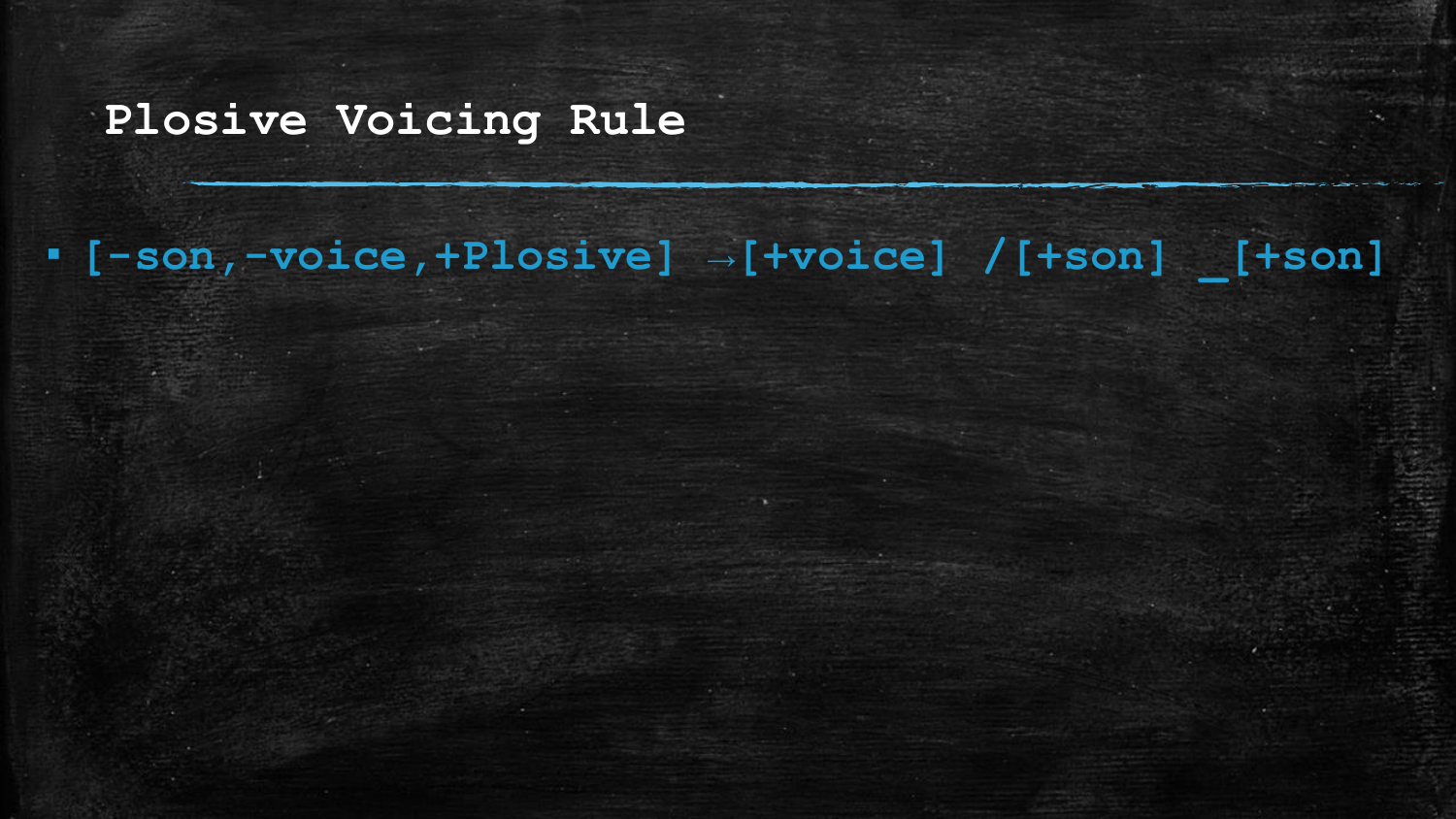#### Non application of Voicing rule

▪ **ə+ pak.pə → ə.'pak.pə 'ATT.young.NMZ'** ▪ **i + pa → i.'pa '1sg.father'** ▪ **i + ta → i.'ta '1sg.friend'** ▪ **mə + tu→ mə.'tu '2sg.wife'** ▪ **nə + tu → nə.'tu '3sg.wife'**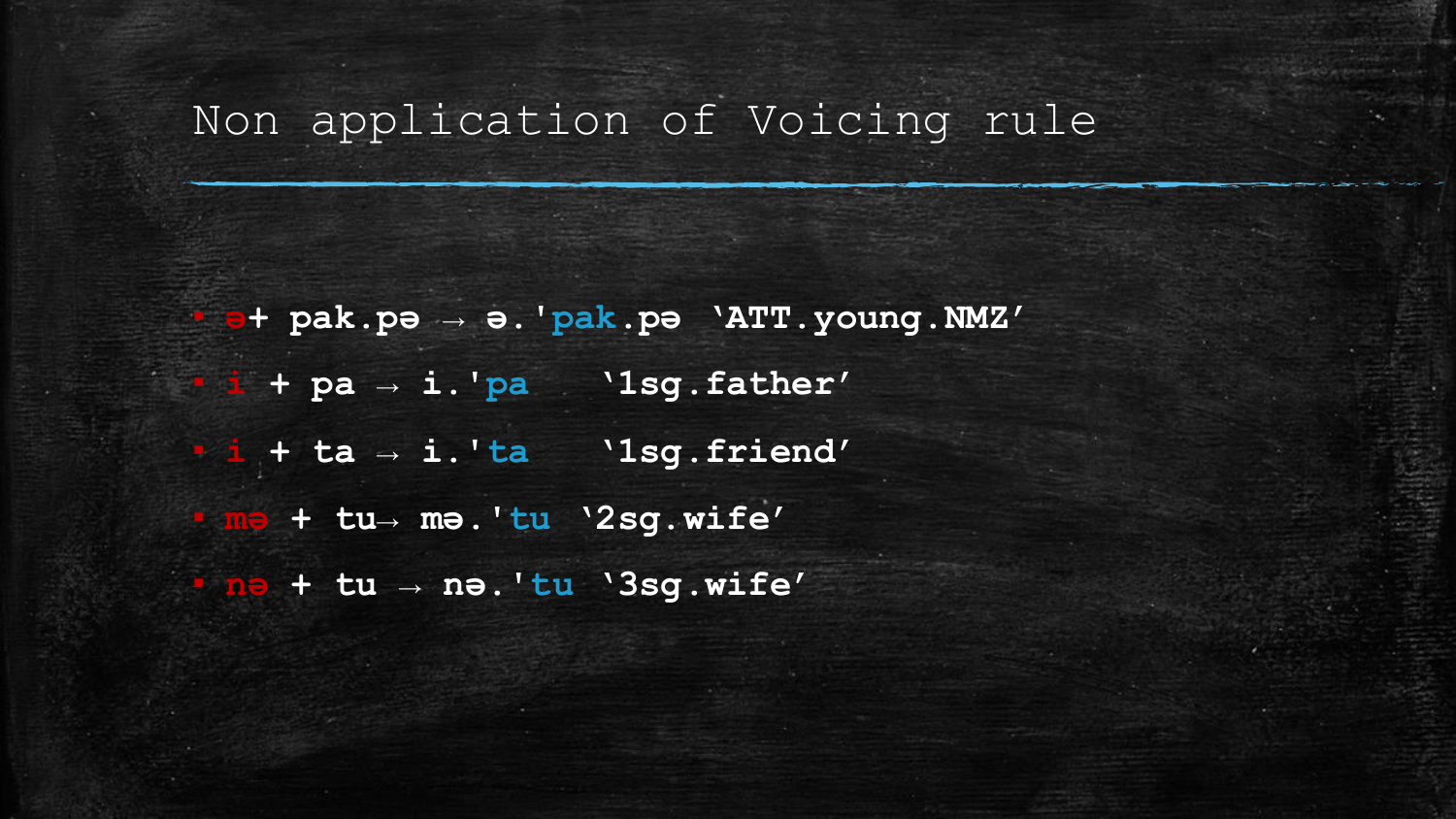- · a) between a person prefixes i-, ma-, and
- · b) the attributive prefix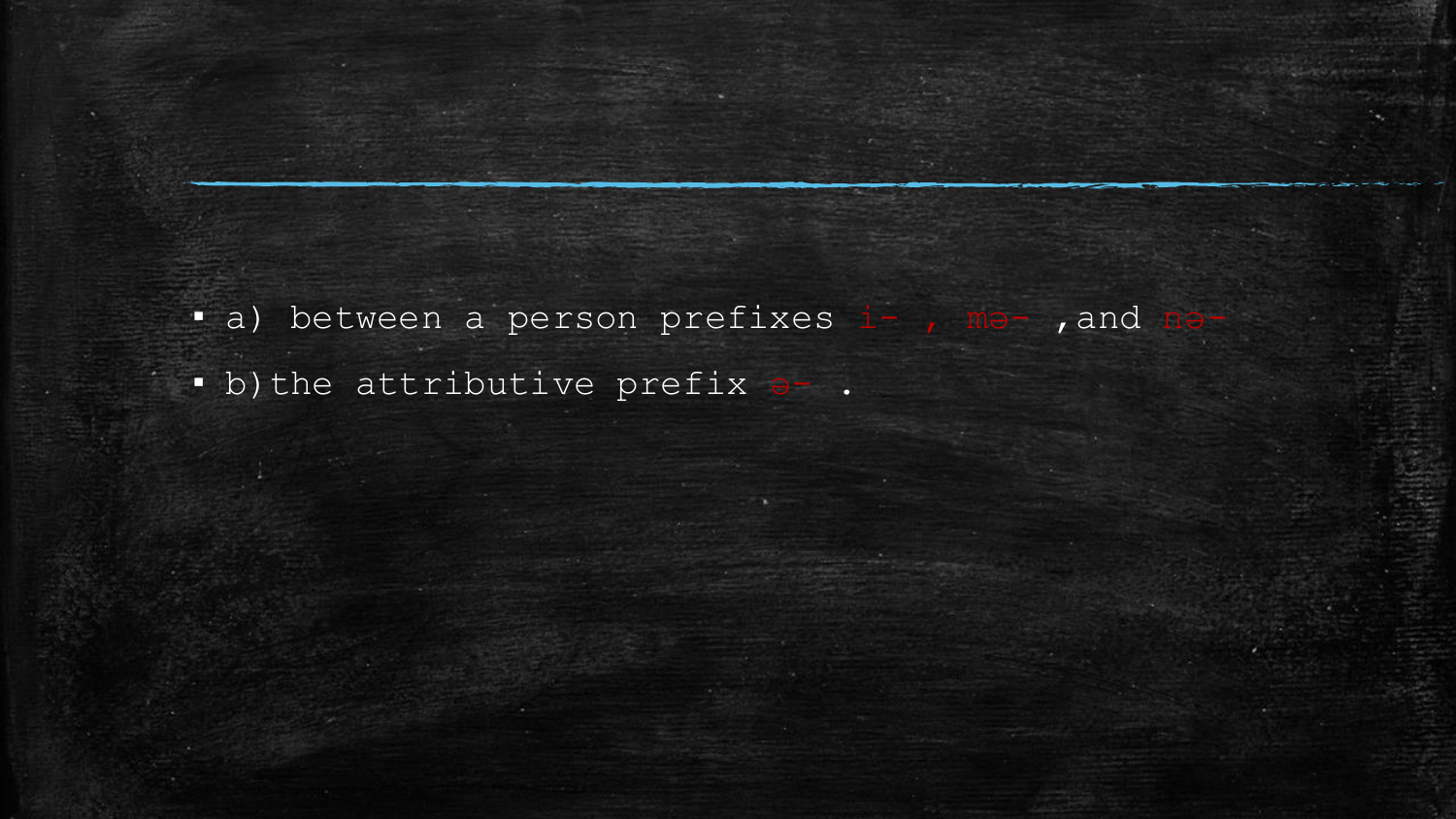▪ Meetei prefixes do not undergo the lexical rule of plosive voicing.

- Suffixation triggers plosive voicing when the derived structure is met.
- **· Prefixation blocks voice assimilation even when** the derived structure is satisfied.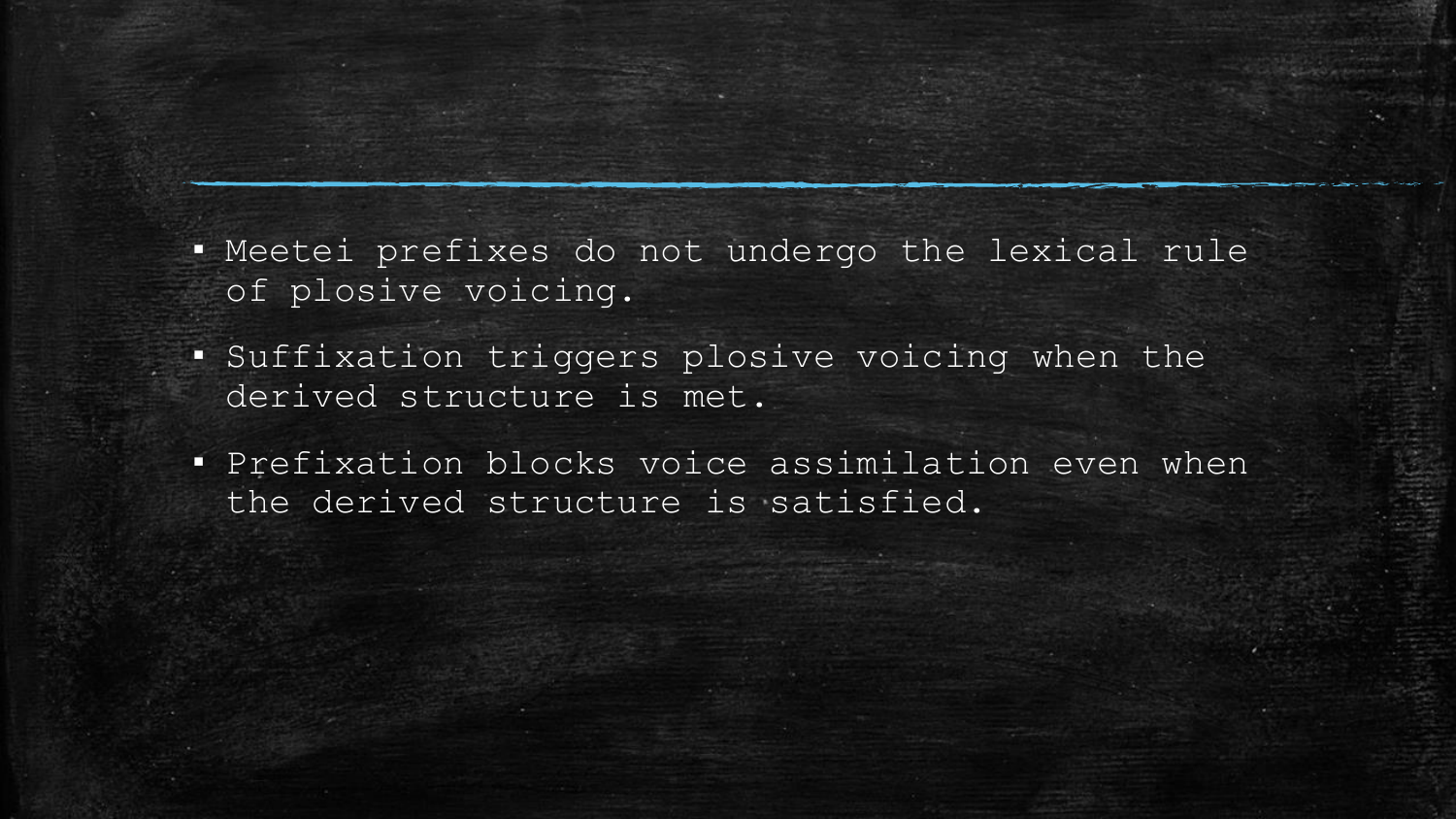▪ The metrical condition for Plosive Voicing in Meiteilol can be represented as:

▪ **[-sonorant]→ [ +voice] / \_\_\_ C**

▪ **σ<sup>w</sup>**

▪ **On**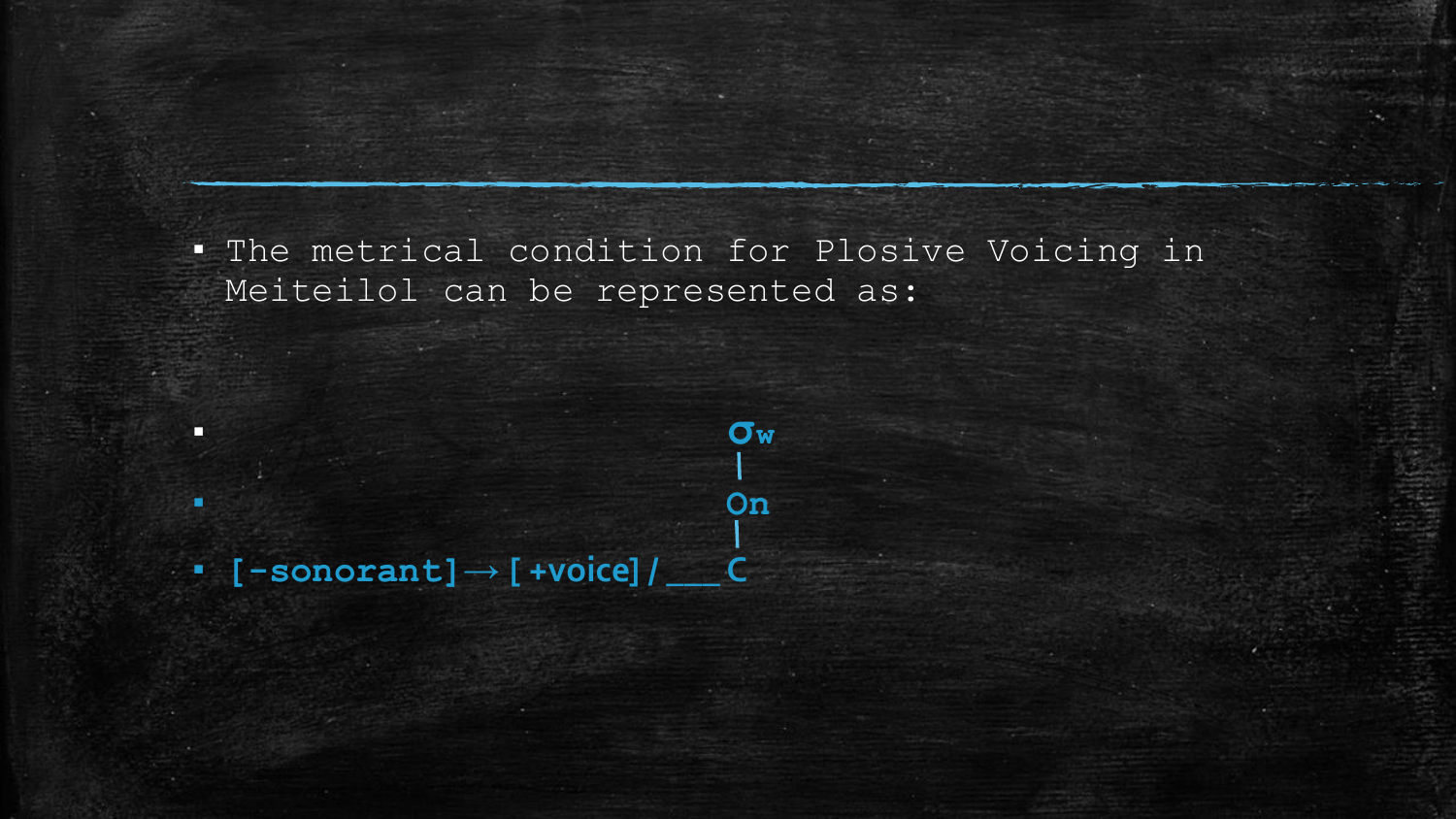### Metrical explanation.

▪ During prefixation the voiceless plosives are in the metrically prominent position thereby they do not undergo the plosive voicing phenomenon.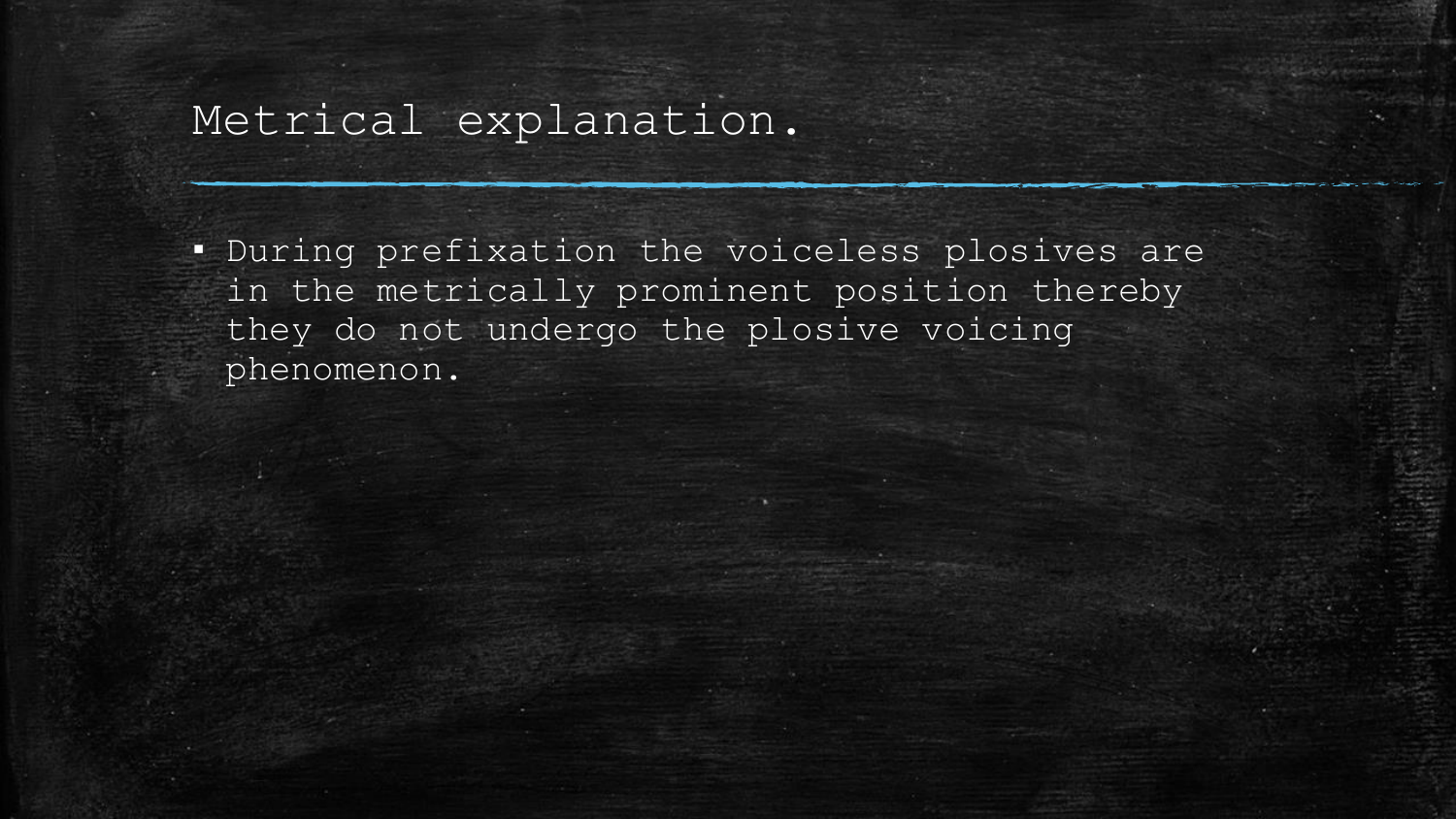- The domain of the application of voice assimilation in non-compounds in Meetei is not isomorphic to the morphological word.
- The prosodic condition for Plosive Voicing in Meiteilol can be represented as: